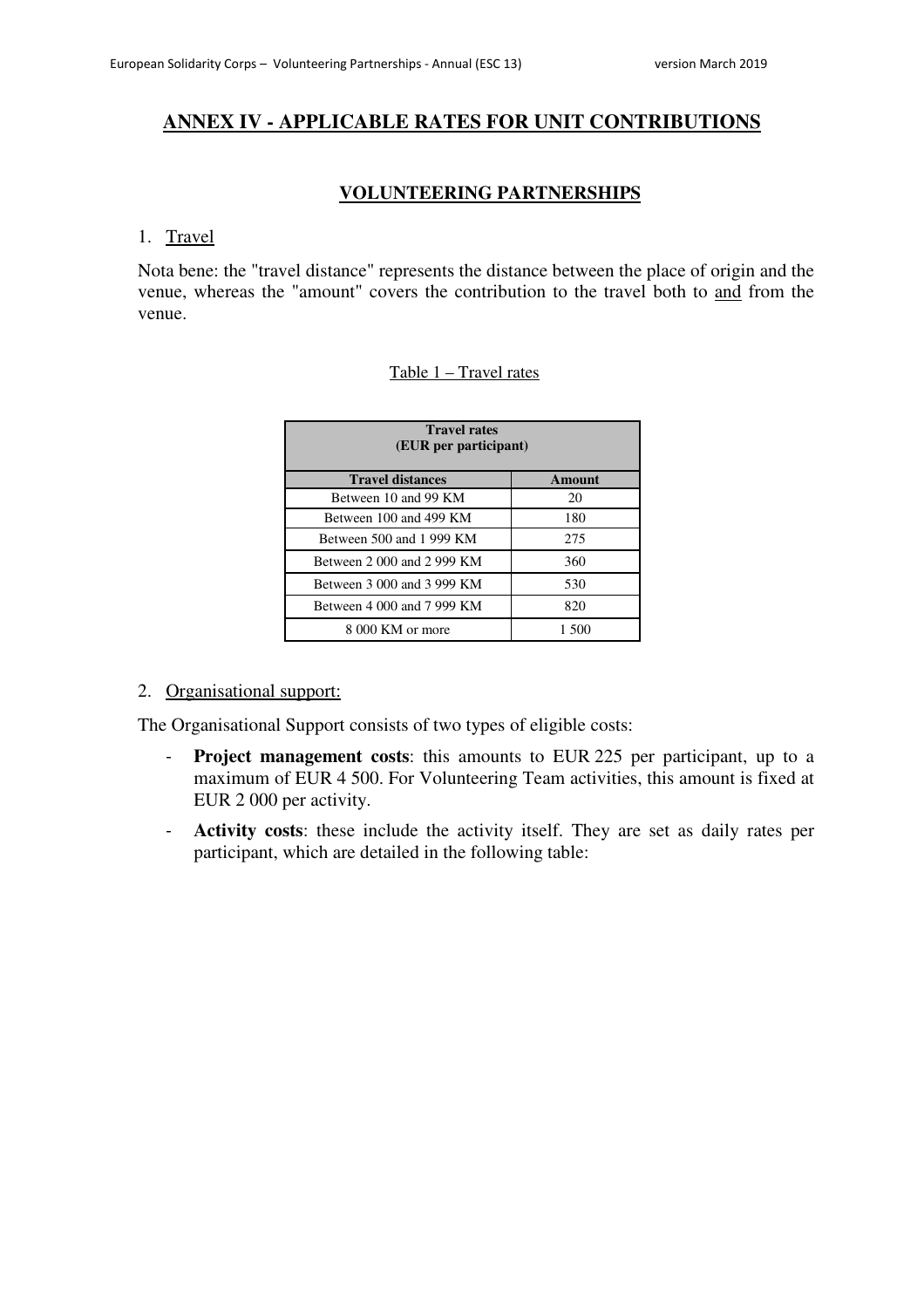# Table 2 – Organisational Support – Activity Costs

|                                     |                     | <b>Organisational Support - Activity Costs</b> |
|-------------------------------------|---------------------|------------------------------------------------|
|                                     |                     | (EUR per day)                                  |
|                                     |                     |                                                |
|                                     | <b>Volunteering</b> | <b>Traineeships and Jobs</b>                   |
| Austria                             | 24                  | 8                                              |
| <b>Belgium</b>                      | 27                  | 9                                              |
| <b>Bulgaria</b>                     | 18                  | 6                                              |
| Croatia                             | 20                  | $\tau$                                         |
| <b>Cyprus</b>                       | 22                  | 7                                              |
| <b>Czech Republic</b>               | 18                  | 6                                              |
| <b>Denmark</b>                      | 27                  | 9                                              |
| <b>Estonia</b>                      | 19                  | 6                                              |
| <b>Finland</b>                      | 27                  | 9                                              |
| France                              | 21                  | $\overline{7}$                                 |
| <b>Germany</b>                      | 24                  | 8                                              |
| <b>Greece</b>                       | 22                  | $\tau$                                         |
| <b>Hungary</b>                      | 18                  | 6                                              |
| <b>Ireland</b>                      | 27                  | 9                                              |
| <b>Italy</b>                        | 22                  | $\tau$                                         |
| Latvia                              | 20                  | 7                                              |
| Lithuania                           | 19                  | 6                                              |
| Luxembourg                          | 27                  | 9                                              |
| <b>Malta</b>                        | 23                  | $\,8\,$                                        |
| <b>Netherlands</b>                  | 27                  | 9                                              |
| Poland                              | 19                  | 6                                              |
| Portugal                            | 21                  | $\tau$                                         |
| Romania                             | 18                  | 6                                              |
| Slovakia                            | 20                  | $\tau$                                         |
| Slovenia                            | 21                  | $\overline{7}$                                 |
| Spain                               | 19                  | 6                                              |
| <b>Sweden</b>                       | $27\,$              | 9                                              |
| <b>United Kingdom</b>               | $27\,$              | 9                                              |
| <b>North Macedonia</b>              | 16                  | $\rm N/A$                                      |
| <b>Iceland</b>                      | $27\,$              | $\rm N/A$                                      |
| Liechtenstein                       | 25                  | N/A                                            |
| <b>Norway</b>                       | 27                  | $\rm N/A$                                      |
| <b>Turkey</b>                       | $18\,$              | $\rm N/A$                                      |
| Partner country neighbouring the EU | 16                  | $\rm N/A$                                      |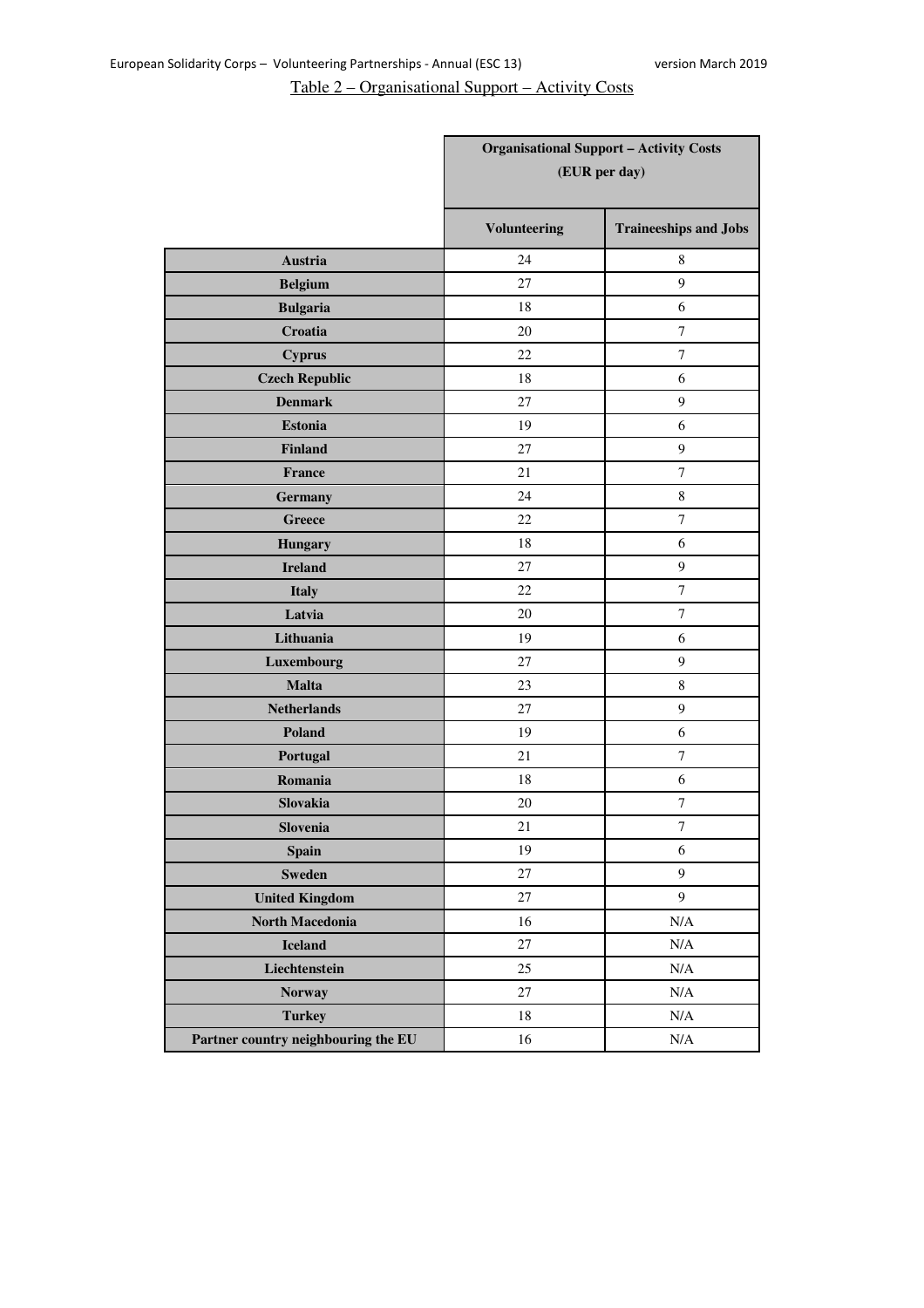# 3. Inclusion support

The following rates are to be used for activities which include the participation of young people with fewer opportunities.

|                                     | <b>Inclusion Support</b><br>(EUR per day) |                              |
|-------------------------------------|-------------------------------------------|------------------------------|
|                                     | <b>Volunteering</b>                       | <b>Traineeships and Jobs</b> |
| <b>Austria</b>                      | $\,$ 8 $\,$                               |                              |
| <b>Belgium</b>                      | $\overline{9}$                            |                              |
| <b>Bulgaria</b>                     | 6                                         |                              |
| Croatia                             | $\boldsymbol{7}$                          |                              |
| <b>Cyprus</b>                       | $\boldsymbol{7}$                          |                              |
| <b>Czech Republic</b>               | 6                                         |                              |
| <b>Denmark</b>                      | $\overline{9}$                            |                              |
| <b>Estonia</b>                      | 6                                         |                              |
| <b>Finland</b>                      | $\overline{9}$                            |                              |
| France                              | $\overline{7}$                            |                              |
| <b>Germany</b>                      | $\,8\,$                                   |                              |
| <b>Greece</b>                       | $\boldsymbol{7}$                          |                              |
| <b>Hungary</b>                      | 6                                         |                              |
| <b>Ireland</b>                      | $\overline{9}$                            |                              |
| <b>Italy</b>                        | $\boldsymbol{7}$                          |                              |
| Latvia                              | $\boldsymbol{7}$                          |                              |
| Lithuania                           | 6                                         |                              |
| Luxembourg                          | $\overline{9}$                            |                              |
| <b>Malta</b>                        | $\,$ 8 $\,$                               |                              |
| <b>Netherlands</b>                  | $\overline{9}$                            |                              |
| Poland                              | 6                                         |                              |
| Portugal                            | $\tau$                                    |                              |
| Romania                             | 6                                         |                              |
| Slovakia                            | $\boldsymbol{7}$                          |                              |
| Slovenia                            | $\boldsymbol{7}$                          |                              |
| <b>Spain</b>                        | $\sqrt{6}$                                |                              |
| <b>Sweden</b>                       | $\boldsymbol{9}$                          |                              |
| <b>United Kingdom</b>               | $\overline{9}$                            |                              |
| North Macedonia                     | $\sqrt{5}$                                | $\rm N/A$                    |
| <b>Iceland</b>                      | $\boldsymbol{9}$                          | $\rm N/A$                    |
| Liechtenstein                       | $\,8\,$                                   | $\rm N/A$                    |
| <b>Norway</b>                       | 9                                         | $\rm N/A$                    |
| <b>Turkey</b>                       | $\sqrt{6}$                                | $\rm N/A$                    |
| Partner country neighbouring the EU | $\mathfrak s$                             | $\rm N/A$                    |

## Table 4 – Inclusion Support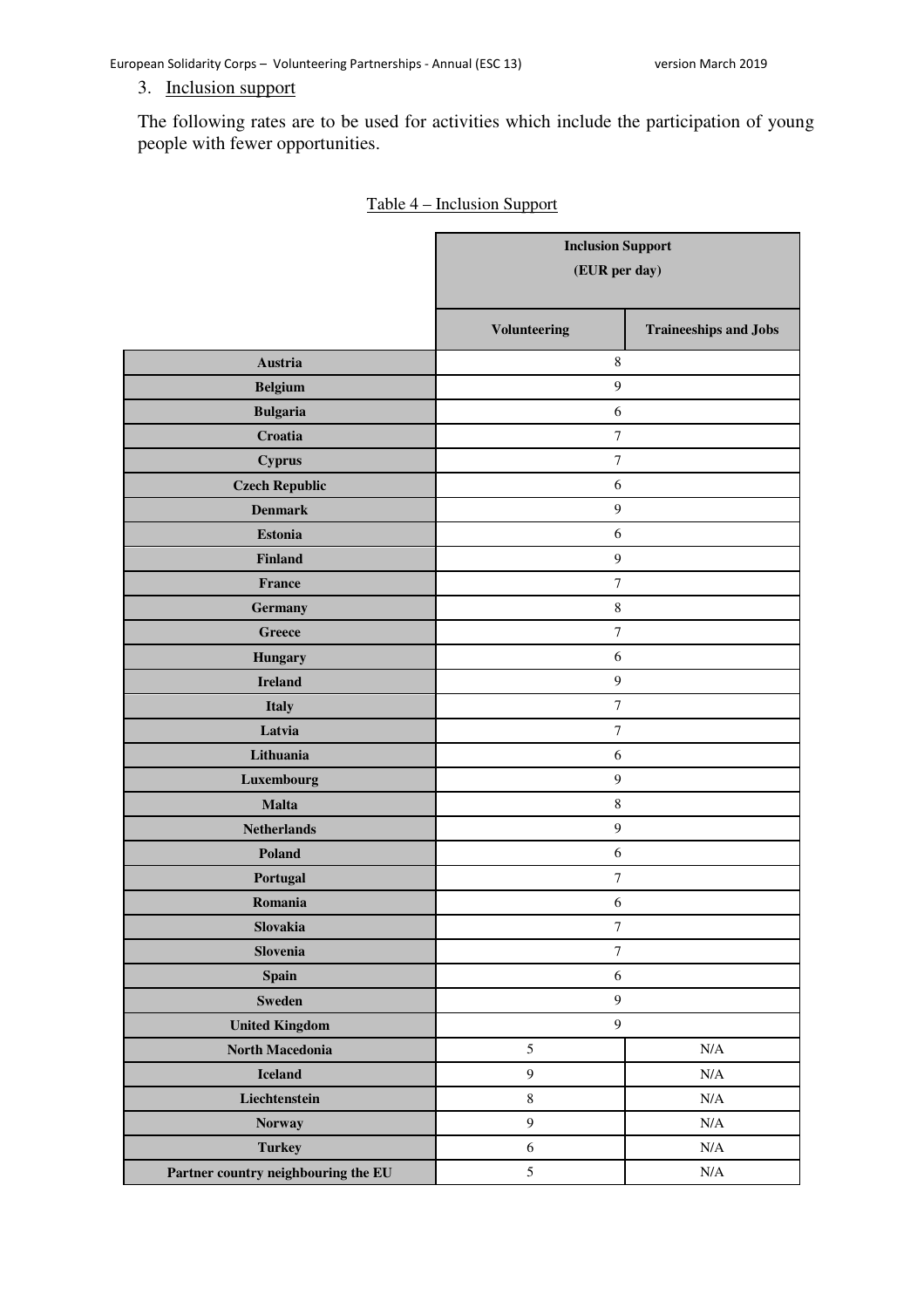## 4. Linguistic support:

This rate is applicable only for languages and/or levels not offered by the Online Linguistic Support. : EUR 150 per participant

#### 5. Pocket Money

This rate is only applicable to Volunteering activities.

Table 5 – Pocket Money for volunteers

|                                     | <b>Pocket Money</b> |
|-------------------------------------|---------------------|
|                                     | (EUR per day)       |
|                                     | <b>Volunteering</b> |
| Austria                             | 5                   |
| <b>Belgium</b>                      | $\overline{4}$      |
| <b>Bulgaria</b>                     | 4                   |
| Croatia                             | 5                   |
| <b>Cyprus</b>                       | 5                   |
| <b>Czech Republic</b>               | 5                   |
| <b>Denmark</b>                      | 6                   |
| <b>Estonia</b>                      | $\overline{4}$      |
| <b>Finland</b>                      | 5                   |
| <b>France</b>                       | 6                   |
| <b>Germany</b>                      | 5                   |
| Greece                              | 5                   |
| <b>Hungary</b>                      | 5                   |
| <b>Ireland</b>                      | 6                   |
| <b>Italy</b>                        | 5                   |
| Latvia                              | $\overline{4}$      |
| Lithuania                           | 4                   |
| Luxembourg                          | 5                   |
| <b>Malta</b>                        | 5                   |
| <b>Netherlands</b>                  | 5                   |
| <b>Poland</b>                       | $\overline{4}$      |
| Portugal                            | 5                   |
| Romania                             | 3                   |
| Slovakia                            | 5                   |
| Slovenia                            | $\overline{4}$      |
| <b>Spain</b>                        | 5                   |
| <b>Sweden</b>                       | 5                   |
| <b>United Kingdom</b>               | 6                   |
| <b>North Macedonia</b>              | 3                   |
| <b>Iceland</b>                      | 6                   |
| Liechtenstein                       | 6                   |
| <b>Norway</b>                       | 6                   |
| <b>Turkey</b>                       | $\overline{4}$      |
| Partner country neighbouring the EU | 3                   |